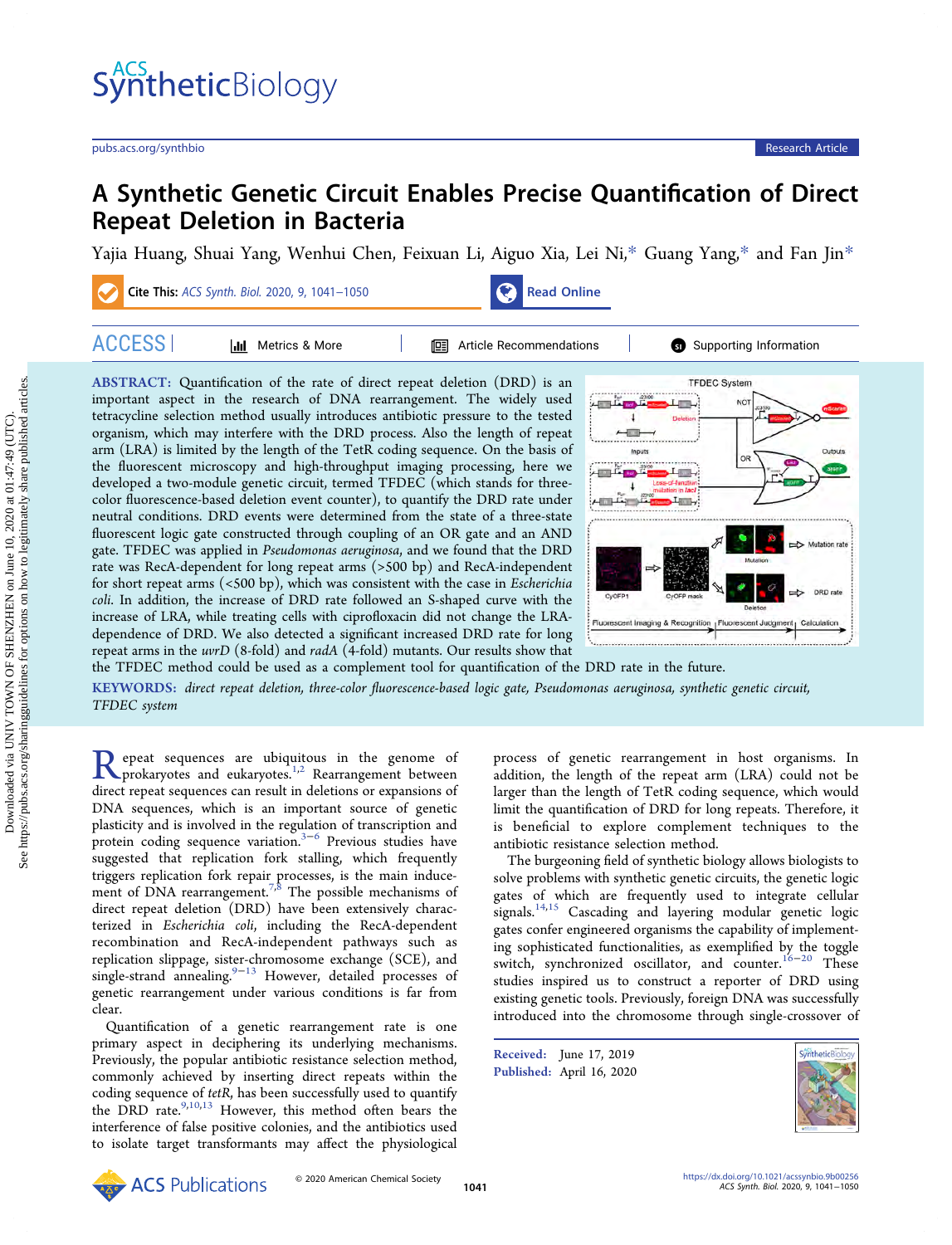<span id="page-1-0"></span>

Figure 1. Schematic of the NOT and OR Genetic Gate Design in TFDEC System. (A) Schematic of gene circuit of TFDEC system, comprising the deletion responsive module and the fluorescent reporter module. The deletion and mutation events act as the inputs. The transcription of the output P<sub>A1O4O3</sub> promoter is turned on when lacI is deleted through repeat deletion or inactivated through mutation, while the expression of mScarletI is turned off when repeat (mScarletI) is deleted. (B) The truth table of TFDEC system. (C) Cell with deletion between repeats (circled with dotted line) that exhibits a high level of SfGFP expression and low level of mScarletI expression. (D) Cell with loss-of-function mutation in lacI (circled with dotted line) that exhibits high level of SfGFP expression and high level of mScarletI expression. The DNA fragments (E,F, fragment, left; and G,H, fragment, right) from the joints between different genetic structures were cloned and sequenced, in which the black letters "ATCG" represent the original sequences, while the red letters "ATCG" represent the sequencing results. Scale bar in panel D is  $2 \mu m$ .

an identical fragment between introduced DNA and the chromosome, resulting in a tandem duplication of the homologous fragment. $21$  This tandem repeat sequences have a chance to perform a second crossover and again delete the DNA in between. Thus, a genetic module inserted between direct repeats as an output will constitute a NOT gate together with DRD events as an input. However, mutations occurred in the output module can bring false positive results, thus separating DRD from mutation events is necessary.

Taking advantage of this knowledge, in this study, we designed a two-module genetic circuit, termed three-color fluorescence-based deletion events counter (TFDEC), to quantify the DRD rate. A lacI expression module inserted between repeat arms together with a  $P_{A1O4O3}$ -sfgfp reporter module constitutes an OR gate in response to lacI loss-offunction mutations or DRD. An *mScarletI* expression module following lacI acts as a NOT gate in response to DRD events. This system distinguishes DRD events from lacI loss-offunction mutation by exhibiting different on/off states in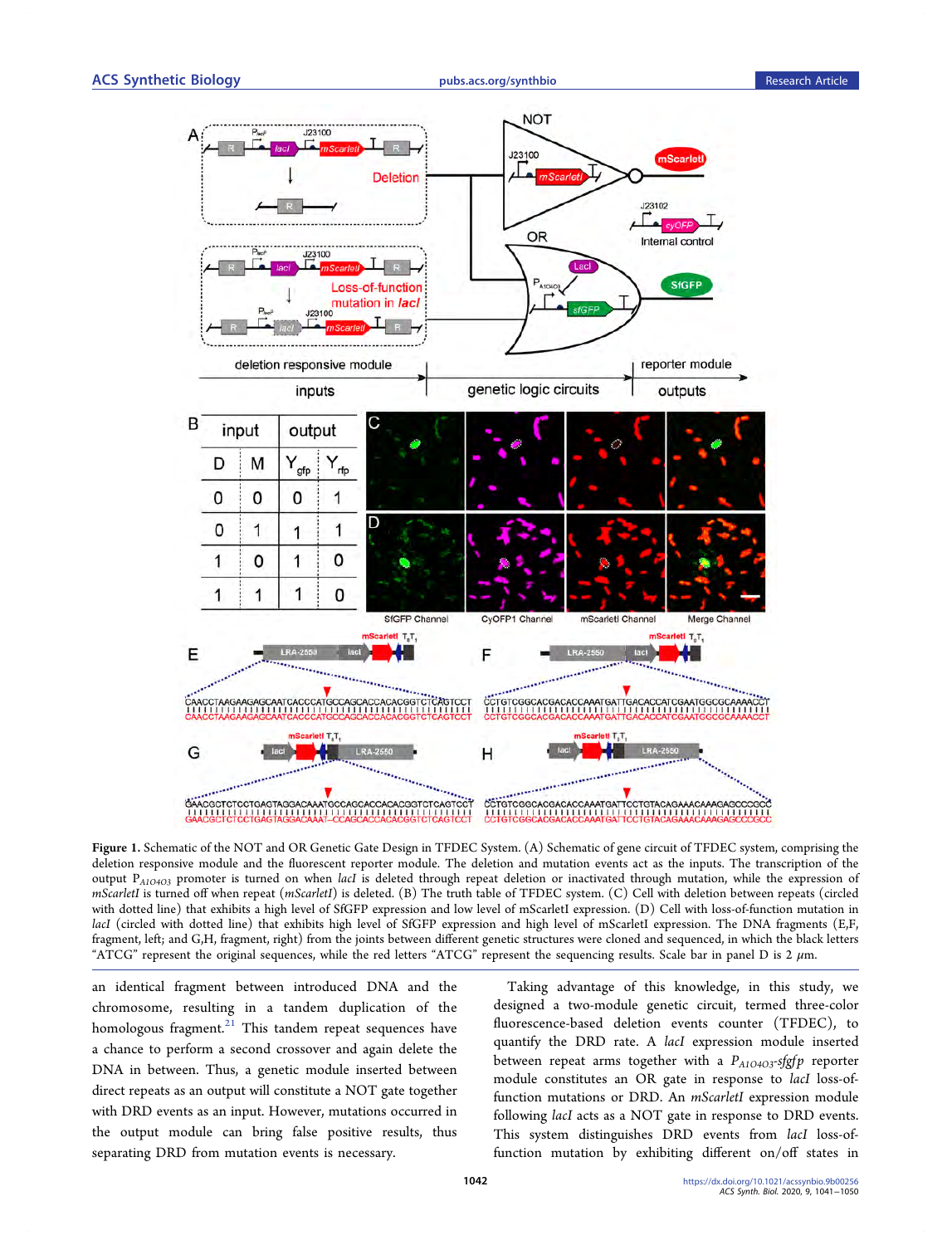<span id="page-2-0"></span>

Figure 2. Procedure diagram and statistical analysis of DRD rate. (A) Bacterial strains were recovered and cultured on LB agar plates, and resuspended in 10%  $(w/v)$  sucrose solution before acquisition of fluorescent images. More than 400 image-fields were scanned, and over 10<sup>5</sup> cells were recorded for each sample. Then image processing and data analysis were done in the context of MATLAB. The whole procedure took less than 45 h. (B) SfGFP intensity was plotted against the mScarletI intensity for all recorded single cells of wild type in a 2-D graph, where cells with high expression of SfGFP and low expression of mScarletI were determined to be deletion cells (circled with a red dotted line), while cells with a high expression of SfGFP and a high expression of mScarletI were determined to be lacI loss-of-function mutation cells (circled with a blue dotted line). The color map to the right of the panel indicates the relative cell density.

SfGFP/mScarletI expression. By combining fluorescent microscopy and high-throughput imaging processing, the DRD rate can be estimated through statistical analysis of single-cell fluorescence. It is easy to operate for the TFDEC system and convenient for quantification of the DRD rate under various conditions. We have characterized the LRA-dependence of the DRD rate, with or without the treatment of ciprofloxacin, and investigated the role of RecA in DRD. We also quantified the effects of chromosomal positions, spacer lengths between repeats arms (SLRA), and inactivation of multiple recombination-related genes on the DRD rate in P. aeruginosa.

## **B** RESULTS

Establishment of the TFDEC System Based on a Combination of Genetic NOT Gate and OR Gate. In our proposed method, two genetic modules, namely a deletion responsive module and a reporter module, were incorporated into the chromosome of P. aeruginosa ([Figure 1A](#page-1-0), [Figure S1](http://pubs.acs.org/doi/suppl/10.1021/acssynbio.9b00256/suppl_file/sb9b00256_si_001.pdf)). The deletion responsive module encoded a suppressor (lactose repressor, LacI) and a red fluorescent protein (mScarletI), flanked by two direct repeat sequences. This module was integrated into the chromosome based on a single-crossover method ([Figure S1A\)](http://pubs.acs.org/doi/suppl/10.1021/acssynbio.9b00256/suppl_file/sb9b00256_si_001.pdf), $^{21}$  $^{21}$  $^{21}$  and the site of integration could be adjusted using different homologous sequences. The reporter module encoded two fluorescent proteins, namely a green fluorescent protein (SfGFP) expressed by a LacI repressible promoter  $(P_{A1O4O3})$  and an orange fluorescent protein (CyOFP1) expressed by a constitutive promoter (J23102) ([Figure S1B](http://pubs.acs.org/doi/suppl/10.1021/acssynbio.9b00256/suppl_file/sb9b00256_si_001.pdf)). Constitutively expressed CyOFP1 provides a standard protocol for cell identification in imaging processing. The reporter module was cloned into a fixed chromosomal site using the mini-Tn7 system. $^{22}$  $^{22}$  $^{22}$ 

In the original stage, the transcription of  $P_{A1O4O3}$  was repressed by LacI, resulting in low expression of SfGFP. Meanwhile, mScarletI was expressed normally; thus, the TFDEC system was in an off−on−on state for green (SfGFP), red (mScarletI), and orange (CyOFP1) fluorescence. When DRD events occurred with the deletion of lacI, mScarlet, and one of the repeat arms, the repression of  $P_{A1O4O3}$  would be removed, and the expression of mScarletI would be lost, which converted the TFDEC system to be at the on−off−on state ([Figure 1](#page-1-0)C). However, when loss-of-function mutations occurred in *lacI*, both the green and red fluorescent proteins would be expressed, thus the TFDEC system would be switched to be at the on−on−on state ([Figure 1](#page-1-0)D). Notably, because the frequency for loss-of-function mutation in lacI and DRD events occurring simultaneously in one cell was negligible, we assigned the cells with a high level of SfGFP expression and low level of mScarletI expression as the DRD events. The genetic logic gates and truth table were indicated in [Figure 1A](#page-1-0) and [Figure 1](#page-1-0)B, respectively. Also, the DNA fragments cloned from deletion responsive module were confirmed by sequencing before the DRD events occurred ([Figure 1](#page-1-0)E−[1H](#page-1-0), [Figures S2 and S3](http://pubs.acs.org/doi/suppl/10.1021/acssynbio.9b00256/suppl_file/sb9b00256_si_001.pdf)) and after the DRD events occurred [\(Figure S4\)](http://pubs.acs.org/doi/suppl/10.1021/acssynbio.9b00256/suppl_file/sb9b00256_si_001.pdf). We also quantified the pseudopositive DRD rate coming from the fluorescent protein expression noise in a control strain (with SfGFP expressed by an inhibited P<sub>A1O4O3</sub> promoter and mScarletI expressed constitutively, but without direct repeats), in which the pseudopositive effect is marginal ([Figure S5](http://pubs.acs.org/doi/suppl/10.1021/acssynbio.9b00256/suppl_file/sb9b00256_si_001.pdf)).

Procedures for the Quantification of the DRD Rate Using the TFDEC System. The complete procedure for quantification of the DRD rate involved several steps (Figure 2A):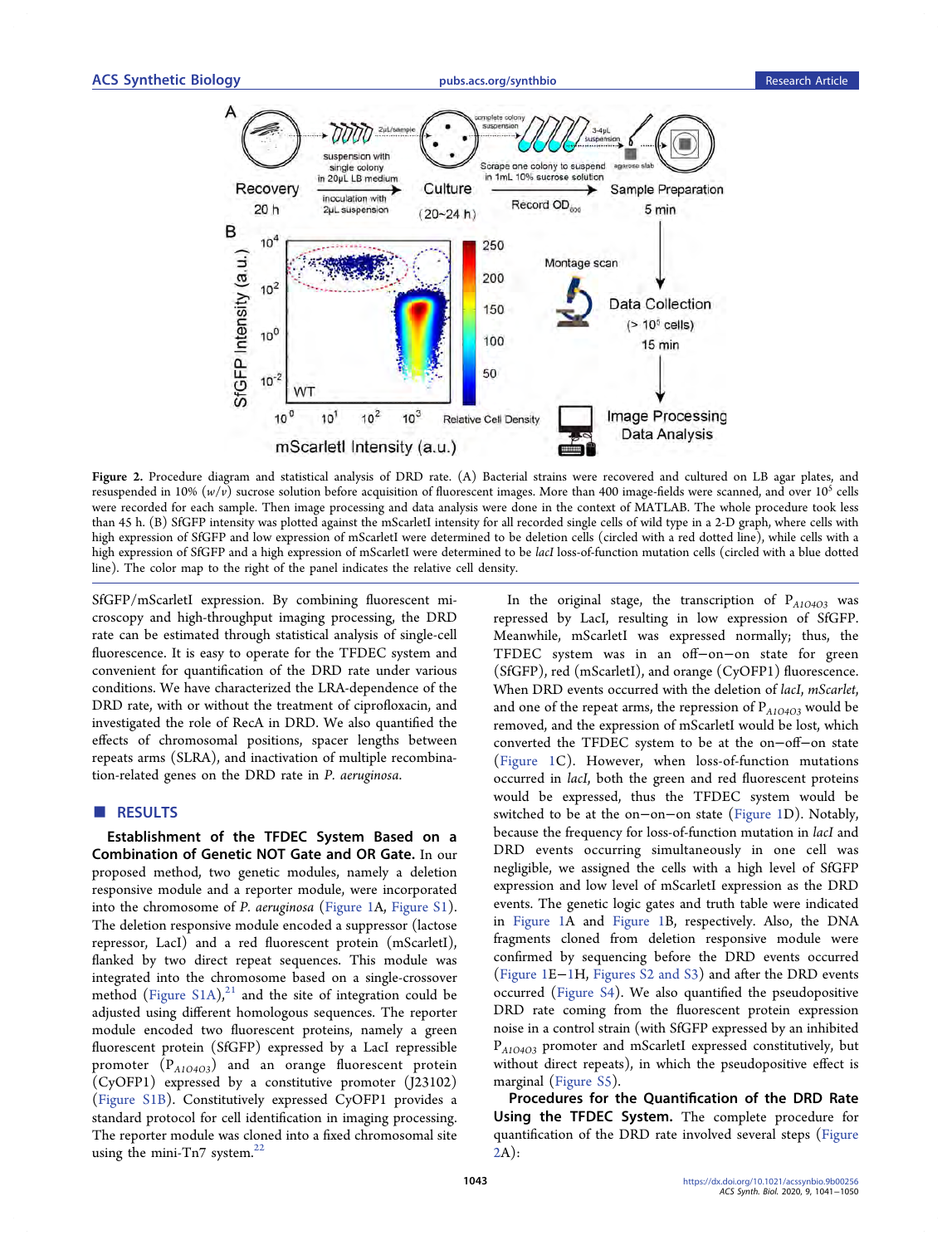# <span id="page-3-0"></span>ACS Synthetic Biology **Account Entity and Synthetic Biology** [pubs.acs.org/synthbio](pubs.acs.org/synthbio?ref=pdf) Research Article



Figure 3. Quantification of the dependence of DRD rate on LRA. (A) Diagram of mutants with different LRAs from 205 to 2550 bp, where the SLRA is fixed to 2369 bp. (B) The DRD rate was plotted as a function of the LRA from 205 to 2550 bp in wild type (marked with blue circles) or in recA mutants (marked with black diamonds). (C) The DRD rate was plotted as a function of the LRA from 205 to 2550 bp in wild type (marked with blue circles) and in wild type with treatment of 0.4  $\mu$ g/mL ciprofloxacin (marked with red squares). The variation trend of DRD rate with the increase of LRA larger than 500 bp was indicated with black solid lines. Here, error bars indicate standard deviation arising from three independent experiments.

- (i) Bacteria recovery and incubation. We extended the growth time of bacteria and conducted an expanded culture step by growing large colonies on LB plate, thereby, the resultant large colony was grown from one single cell, during which the DRD events occurred. The average generation number of bacterial growth during colony forming could be easily determined from cell number of the large colony  $(N_{all})$  by log<sub>2</sub>( $N_{all}$ ). The expanded bacterial culture step enabled us to enrich DRD cells and to harvest enough bacteria for cell counting via  $OD_{600}$ . Specifically, scrape one complete colony from the overnight LB plate and thoroughly resuspend it into 20  $\mu$ L of fresh LB medium. Then inoculate a 2  $\mu$ L drop of this suspension on an LB plate and incubate for 20−24 h. Further, completely scrape the resultant large colony and resuspend it into 1 mL of fresh 10% (w/v) sucrose solution and record their OD<sub>600</sub> (1.0−1.2). The generation number  $(n)$  of bacteria could be calculated using the following formula:  $n = \log_2(10 \times \text{OD}_{600} \times 10^9)$ , based on the estimation that there were about  $10^9$  cells in 1 mL of bacterial culture when  $OD_{600} = 1$ . Bacterial cells dispersed well in 10% (w/v) sucrose solution and thus facilitated the following imaging processing and cell identification in fluorescent images ([Figure S6](http://pubs.acs.org/doi/suppl/10.1021/acssynbio.9b00256/suppl_file/sb9b00256_si_001.pdf)).
- (ii) Sample preparation. Pipet  $3-4$  µL of bacterial suspension onto the top of a 2%  $(w/v)$  FAB agarose slab. Let the sample dry for 1 min and flip the agarose slab. Then bacterial cells are sandwiched between the agarose slab and cover glass.
- (iii) Acquisition of microscopic images. Fluorescent images of SfGFP, CyOFP1, and mScarletI were snapped subsequently using the montage method $^{23}$  to record  $>10<sup>5</sup>$  single cells from over 400 image-fields for each sample.
- (iv) Automatic imaging processing and DRD rate calculation. The frequency of DRD cells could be calculated by using  $x = N_{\text{del}}/N_{\text{all}}$ , where  $N_{\text{del}}$  is the number of deletion cells and  $N<sub>all</sub>$  is the total number of recorded cells. We plotted

SfGFP intensities against mScarletI intensities of all recorded single cells, and those with high intensity of SfGFP and low intensity of mScarletI were determined as the DRD cells [\(Figure 2B](#page-2-0), [Figure S7\)](http://pubs.acs.org/doi/suppl/10.1021/acssynbio.9b00256/suppl_file/sb9b00256_si_001.pdf). Then the DRD rate (per cell per generation) could be calculated by using  $\mu_T \approx x/n$  (see [Methods\)](#page-6-0).

The total time duration of this method was less than 45 h, with an operation time of less than 30 min for each sample ([Figure 2A](#page-2-0)). Also, during the culture on LB plates, the cell number in the colony reaches saturation after 27 h of growth, thus cells are able to divide and grow when we harvest them in 20−24 h [\(Figure S8\)](http://pubs.acs.org/doi/suppl/10.1021/acssynbio.9b00256/suppl_file/sb9b00256_si_001.pdf). Owing to the flexibility of singlecrossover used in the deletion responsive module, quantification of DRD rate at any chromosomal site or for different LRAs could be easily achieved through simply altering the sequences of repeat arm. In addition, the TFDEC method enabled us to estimate the rate of mutation and DRD simultaneously, which could hardly be achieved through the antibiotic resistance selection method.

Quantification of the LRA-Dependent DRD Rate. To determine the effect of different LRAs on the DRD rate, we constructed a series of TFDEC strains with LRAs ranging from 205 to 2550 bp (Figure 3A). An S-shaped curve was observed, in which the DRD rate kept a constant low level at LRA less than 500 bp, increased exponentially at LRA from 500 to 1200 bp, and reached plateau at LRA larger than 2000 bp (Figure 3B). By contrast, the DRD rate of recA mutants at different LRAs remained unchanged, approximately equal to that of the wild type at an LRA less than 500 bp (Figure 3B). Therefore, DRD in P. aeruginosa was RecA-independent in short LRAs, whereas RecA-dependent in LRAs larger than 500 bp, which was consistent with the former studies in E.  $\text{coll.}^{9,10}$  $\text{coll.}^{9,10}$  $\text{coll.}^{9,10}$ 

We also quantified the DRD rate of cells under the treatment of 0.4  $\mu$ g/mL ciprofloxacin, which could induce the SOS response in P. aeruginosa.<sup>[24](#page-8-0)</sup> DRD rates of short repeat arm (LRA  $\lt$  500 bp) and long repeat arm (LRA  $>$  500 bp) were enhanced about 3- and 6-fold by ciprofloxacin treatment, respectively (Figure 3C). However, with the treatment of ciprofloxacin, DRD rate increased similarly with the increase of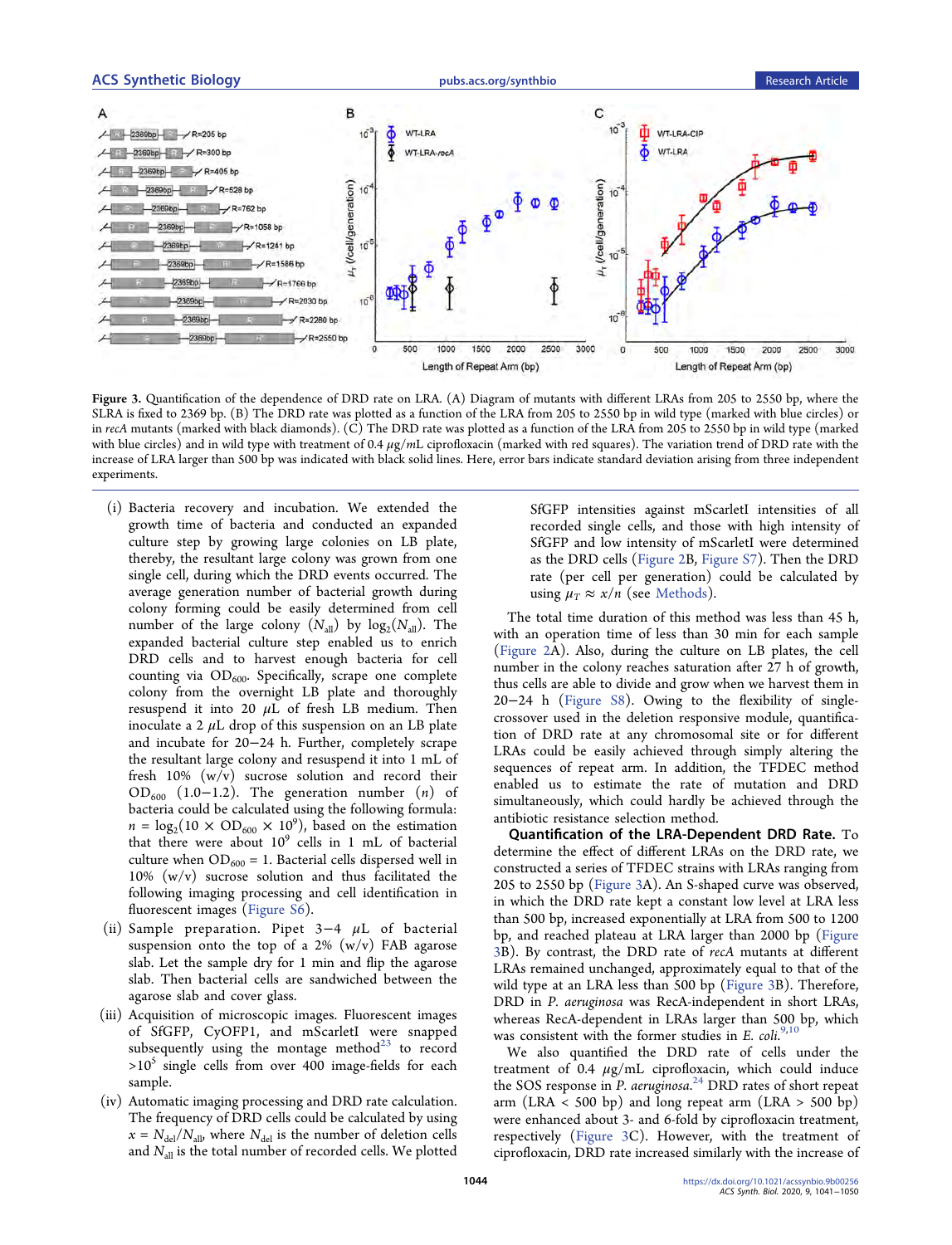

Figure 4. DRD rate is independent of the chromosomal positions and SLRA. (A) A diagram of different sites of direct repeat insertion in the PAO1 chromosome. Here, the LRA is fixed to 2550 bp and SLRA is fixed around 1000 bp (without mScarletI between repeat arms). (B) DRD rate of TFDEC systems with different chromosomal insertion sites (PA2398, PA3195, PA4068, PA4513, and PA5430). Here, the statistical analysis used pairwise comparisons (vs PA2398) (t test). (C) Diagram of the mutants with different SLRAs (2369 bp, 4167 bp, and 6163 bp), for which the LRA is fixed to 2550 bp. (D) DRD rate in TFDEC systems with different SLRAs. Here, the statistical analysis used pairwise comparisons (vs SLRA2369) (t test). (E) DRD rate in recA mutants with different SLRAs. The statistical analysis used pairwise comparisons (vs SLRA2369-recA) (t test). Here, n.s. represents nonsignificant, and error bars indicate standard deviation from three independent experiments.

LRA (LRA  $>$  500 bp) as compared with the curve without treatment of ciprofloxacin [\(Figure 3](#page-3-0)C), indicating that there might be a general mechanism underlying the LRA dependence of DRD. Ciprofloxacin was also applied in two recA mutants with different LRAs. Compared with the corresponding value in the same strains without ciprofloxacin treatment, no significant increase of DRD rate was observed in both LRAs ([Figure S9\)](http://pubs.acs.org/doi/suppl/10.1021/acssynbio.9b00256/suppl_file/sb9b00256_si_001.pdf).

DRD Rate Was Independent of Chromosomal Sites and SLRA. We further studied the DRD rates at different chromosomal sites or different SLRAs in P. aeruginosa. There are reports that double strand breaks occur more in the terminus region of replication,<sup>[25](#page-8-0)</sup> which is opposite to the replication origin site in  $PAO1<sup>26</sup>$  $PAO1<sup>26</sup>$  $PAO1<sup>26</sup>$  but the precise terminus site is not determined to date. Five strains were constructed by setting the repeats to be the downstream of coding sequence of PA2398, PA3195, PA4068, PA4513, and PA5430 without interfering with the normal expression of these genes, in which PA5430 was near the origin site of replication (Figure 4A). No significant difference of DRD rate was detected between these strains (Figure 4B), as the terminus region was probably missed by us. DRD rates in three different SLRAs (2369, 4167, and 6163 bp) were also determined, where LRA was fixed to 2550 bp (Figure 4C) and no significant difference was observed as well (Figure 4D). This was consistent with a pioneer finding that the RecA-dependent deletion of tandem repeats showed little proximity effect. $27$  In addition, according to our experiments, SLRA also showed a marginal effect on the DRD rate in recA mutant strains (Figure 4E), which was

inconsistent with several previous studies. $12,27$  $12,27$  $12,27$  The contradiction might be due to the relatively high noise of our method when the DRD rate was low.

DRD Was Enhanced in uvrD and radA Mutants. According to the data in [Figure 3](#page-3-0)B, DRD for long repeat arms was RecA-dependent. Regarding that RecA is the key factor in recombination, we next selected several recombination-related genes to inactivate to quantify DRD rates. RecBCD and RecFOR are the two sets of mediator proteins that loads RecA to single-stranded DNA ( $\text{ssDNA}$ ).<sup>[28](#page-9-0) $\text{=30}$  $\text{=30}$  $\text{=30}$ </sup> The RecF pathway, with the help of the RecO, RecR, and RecQ helicase and the RecJ exonuclease, mediates ssDNA gap repair through recombination,[30](#page-9-0)−[34](#page-9-0) and also repairs DNA double-strand breaks (DSBs) in the recBrecCsbcBsbcC mutant background.[35](#page-9-0),[36](#page-9-0) The SbcC-SbcD nuclease complex is essential in processing convergent forks to complete during chromosome replication.<sup>[37](#page-9-0)</sup> RecN is a cohesin-like protein that stimulates DNA strand invasion in RecA-mediated recombination.<sup>[38](#page-9-0)</sup> MutS is a component of DNA mismatch repair machinery that modulates recombination of divergent sequences.  $39,40$ RadA was proposed to be a DnaB type helicase that facilitates bidirectional D-loop extension in the process of RecA-driven ssDNA recombination.<sup>[41](#page-9-0)</sup> Whereas a recent study found that RadA can unwind forked DNA from 5′ to 3′ that DnaB cannot do.[42](#page-9-0) In addition, the UvrD helicase functions in mismatch repair and nucleotide excision repair, and facilitates RecA removal from nucleoprotein filaments during recombination.[43](#page-9-0)−[45](#page-9-0) Thus, we quantified DRD rates in those recombination-related knockout strains, for which the LRA and SLRA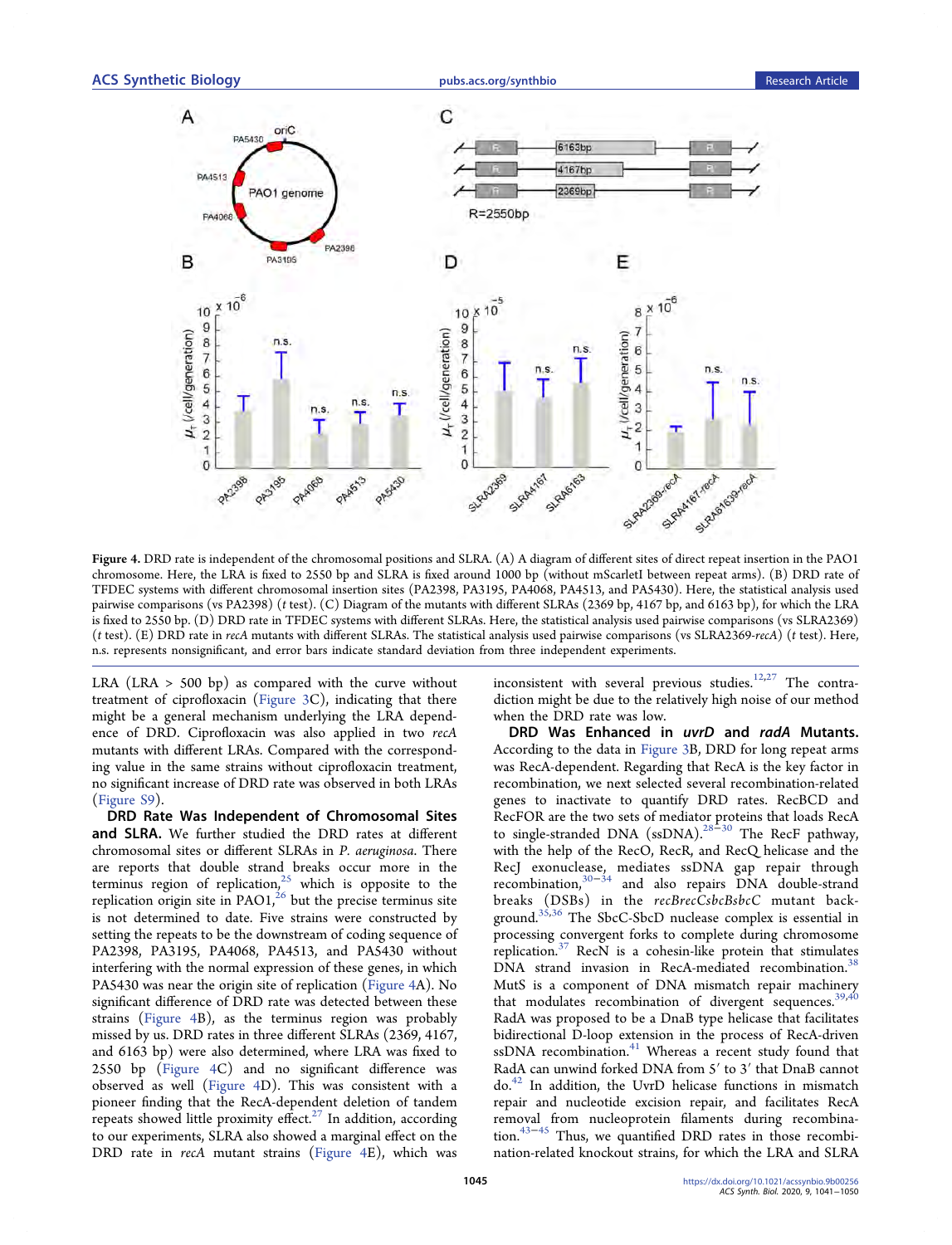<span id="page-5-0"></span>

Figure 5. Quantification of DRD rate in various recombination-related mutants of P. aeruginosa. (A) SfGFP intensity was plotted against mScarletI intensity from all recorded single cells in each mutant. The color map to the right of the panel indicates the relative cell density. (B) DRD rates in multiple recombination-related mutants. The statistical analysis used pairwise comparisons (vs wild type) ( $t$  test). Here,  $***P$  < 0.001,  $**P$  < 0.01, \*P < 0.05, and n.s. represents nonsignificant. In all mutants, the LRA is fixed to 2550 bp, SLRA is fixed to 2369 bp, and error bars indicate standard deviation from three independent experiments.

of TFDEC system in all strains was fixed to 2550 bp and 2369 bp, respectively.

As displayed in Figure 5 and [Table S1](http://pubs.acs.org/doi/suppl/10.1021/acssynbio.9b00256/suppl_file/sb9b00256_si_001.pdf), DRD rates were not affected in cells devoid of RecB, RecF, RecO, RecJ, RecN, RecQ, MutS, and SbcC  $(P > 0.05)$ , which made the exact mechanism of how RecA contributed to DRD in Pseudomonas aeruginosa uncertain. Moreover, in the uvrD mutant, the DRD rate was approximately 8-fold  $(P < 0.01)$  higher than that in the wild type, which was consistent with previous results in D. radiodurans and E.  $\text{coli.}^{13,46}$  $\text{coli.}^{13,46}$  $\text{coli.}^{13,46}$  $\text{coli.}^{13,46}$  $\text{coli.}^{13,46}$  This might result from the antagonism effect that UvrD dismantles the RecA-ssDNA filaments, or the reduced fidelity of DNA replication and induced SOS response in bacteria after UvrD inactivation.<sup>[46,47](#page-9-0)</sup> Unexpectedly, the DRD rate in radA mutant was approximately 4-fold  $(P < 0.05)$  higher than that in the wild type, indicating a negative effect of RadA on DRD that remained to be elucidated. Furthermore, DRD rates of radArecA and uvrDrecA mutants dropped to the level of recA mutant,

suggesting that the antagonism activities of RadA and UvrD to DRD were both mediated by some RecA-dependent pathways.

TFDEC Enables the Quantification of DRD and Mutation Rate Simultaneously. To examine the relationship between DRD and mutation, we plotted the loss-offunction mutation rates in lacI against the DRD rate of all the tested mutants in one map, where each data point was colored according to its relative fitness (normalized by the fitness of wild type). As displayed in [Figure 6,](#page-6-0) a moderate positive correlation (correlation coefficient  $(cc) = 0.55$ ) was observed between the DRD rate and mutation rate among  $recA<sup>+</sup>$ mutants, while a higher positive correlation ( $cc = 0.97$ ) was observed in the six recA<sup>−</sup> mutants (uvrDrecA, recFrecA, radArecA, sbcCrecA, recOrecA, and recA). The DRD rate in wild-type bacteria reflects the frequency of replication fork stalling, which frequently resulted from the DNA lesions or single-strand DNA breaks.<sup>7,8</sup> This might be why strains with higher mutation rates (with larger frequency of DNA damage)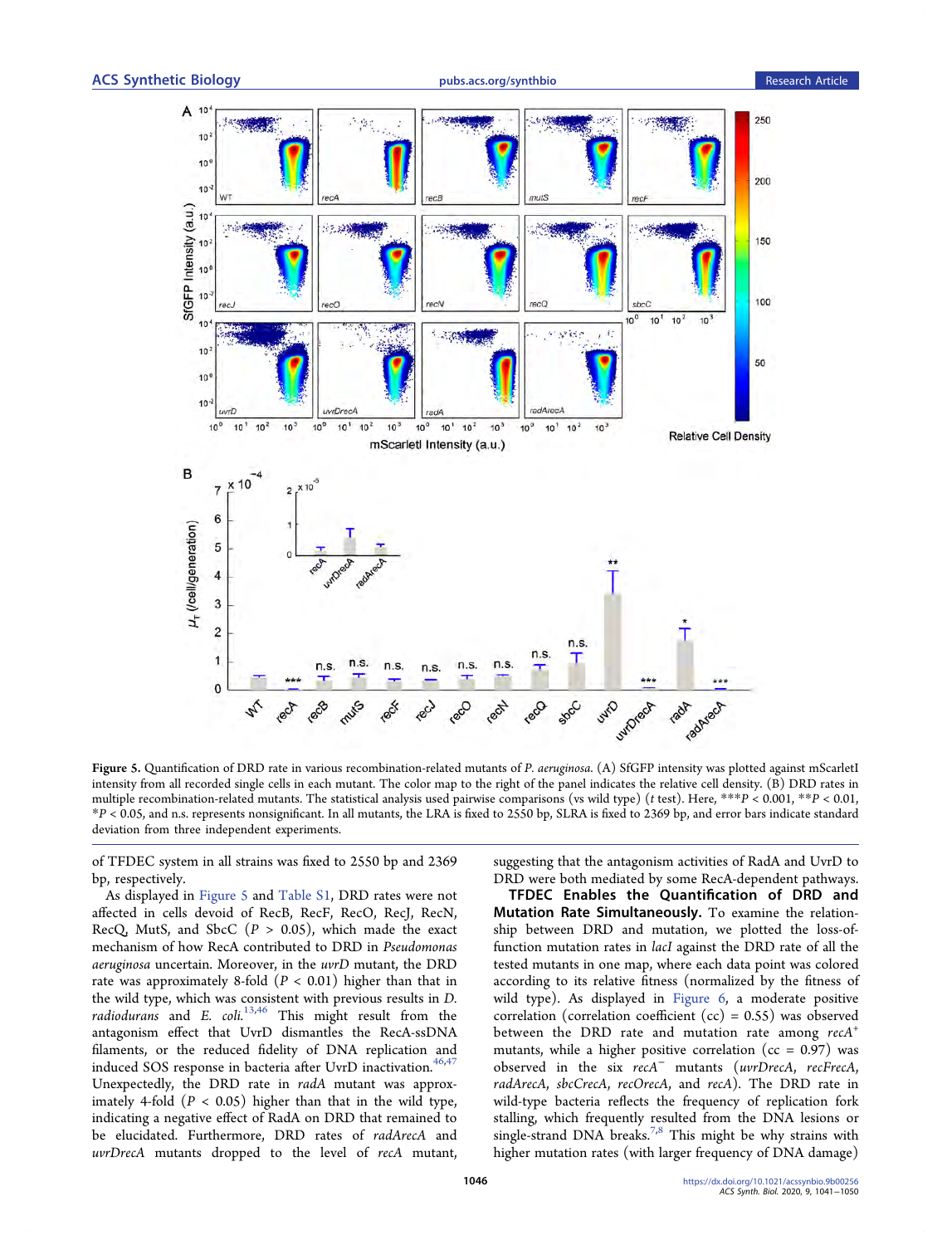<span id="page-6-0"></span>

Figure 6. DRD rate was plotted against *lacI* loss-of-function mutation rate. The lacI loss-of-function mutation rates of various recombination-related mutants were plotted against their DRD rates. Each data point was colored according to its relative fitness (normalized by the fitness of wild type). Here, in all mutants, the LRA is fixed to 2550 bp and SLRA is fixed to 2369 bp.

tend to have higher DRD rates. Besides, the fitness of recA<sup>−</sup> mutants are 20–40% less than that of recA<sup>+</sup> strains, consistent with the fact that RecA facilitates DSB repair and replication fork repair in bacteria.  $48,49$  $48,49$ 

It is worth noting that our results of lacI loss-of-function mutation rate failed to repeat previous reported increased mutation frequency of mutS mutant in E. coli and other organisms. We also tested the mutation frequency of Pseudomonas aeruginosa using rifampicin selection, the result in mutS mutant was 500-fold higher than that in wild type ([Figure S10](http://pubs.acs.org/doi/suppl/10.1021/acssynbio.9b00256/suppl_file/sb9b00256_si_001.pdf)). This inconsistency was probably due to the different mechanism of mutation detection between lacI lossof-function and rifampicin selection. Acquisition of rifampicin resistance requires proper mutations at specific sites in rpoB, thus rifampicin selection is good to estimate spontaneous, nonframeshift, and base-to-base mutations in bacteria. However, it may miss other kinds of mutations (such as insertions, deletions), which also occur frequently in bacteria. On the other hand, all these mutations (mutation/deletion/ insertion) can be reflected through detection of LacI inactivation in bacteria.

# ■ DISCUSSION

In this study, we set up a TFDEC system for quantification of DRD rate through the determination of a three-state fluorescence gate in single cells. Due to the low frequency of single crossover recombination under LRA less than 200 bp, it is difficult to construct TFDEC systems for quantification of DRD in shorter repeat arms. Meanwhile, since DRD events resulting from unequal SCE will generate a dimeric chromosome (with repeat number of 1 and 3) in a cell that reserves LacI expression, these DRD events cannot be detected by TFDEC.<sup>[11](#page-8-0)</sup> Nonetheless, compared with the traditional antibiotic resistance selection method, the TFDEC method is devoid of antibiotic selection pressure and enables the quantification of repeat deletion for long repeats and at different chromosomal sites. Besides, the single-crossover and

miniTn7 gene-insertion techniques used in TFDEC construction could be easily applied in other bacteria. Therefore, the TFDEC system is a good complement tool to the traditional antibiotic resistance selection method for quantification of the DRD rate.

The CyOFP1 expression from the reporter part of TFDEC is used for cell recognition during image processing. Meanwhile, it can also act as an identification signal for the specified bacteria strains. By replacing CyOFP1 with other kinds of fluorescent proteins, simultaneous quantification of the DRD rate of multiple strains in a mixture of bacteria is achievable. Therefore, TFDEC is a candidate tool for the investigation of DRD in bacterial cells under conditions of multispecies competition or symbiosis.

DRD could be induced externally by DNA damaging agents such as ionizing radiation (IR) or internally by DNA replication problems,  $47$  thus the DRD rate of bacteria originating from different environments can vary largely. However, in a fixed environment, the DRD rate in one bacteria should be stable and constant with time. Therefore, our TFDEC could be used as a timer by monitoring the frequency of DRD, through a formula  $t = x \cdot t_d/\mu$ , where t is the total time of the bacteria in a target environment,  $x$  is the frequency of repeat deletion,  $t_d$  is the doubling time of bacteria, and  $\mu$  is the DRD rate. This is especially useful to evaluate growth of bacteria in the gut or other parts of the host which is unachievable by using conventional methods. The timer property of the TFDEC system may also be applied to study the competition of different microorganisms within a host.

In addition, the TFDEC system also serves as a genetic tool that enables SfGFP expression in very few cells among a large population. By replacing SfGFP with other functional proteins and adjusting the LRA in the responsive module, we can generate a small fraction of cells with specific phenotypes and with specified frequencies of occurrence in a bacterial community. This may be useful in the investigation of a persister emergence during antibiotic treatment and in unravelling the roles of certain proteins during stress-driven evolutions of bacterial population.

# ■ METHODS

Bacterial Strains and Growth Conditions. Bacterial strains and plasmids used in this study are listed in [Table S2](http://pubs.acs.org/doi/suppl/10.1021/acssynbio.9b00256/suppl_file/sb9b00256_si_001.pdf). Details for constructions of the gene knockout mutants and growth curve measurement are given in the [Supplementary](http://pubs.acs.org/doi/suppl/10.1021/acssynbio.9b00256/suppl_file/sb9b00256_si_001.pdf) [Methods](http://pubs.acs.org/doi/suppl/10.1021/acssynbio.9b00256/suppl_file/sb9b00256_si_001.pdf).

Validation of DRD Cells. The strains were grown on LB agar plates at 37 °C for overnight. Monoclonal colonies were inoculated and cultured with fresh LB plates at 37 °C for 20 h. Then the bacterial cultures were gradually further diluted (1:1000) in fresh LB mediums to culture for over 30 cycles. To enable the accumulation of DRD cells, we selected pure colonies in the on−off−on state and amplified the DNA segment of deletion responsive module via the polymerase chain reaction and further confirmed DRD occurrence via sequencing [\(Figures S2 and S4](http://pubs.acs.org/doi/suppl/10.1021/acssynbio.9b00256/suppl_file/sb9b00256_si_001.pdf)).

Acquisition of Fluorescent Images by Using Microscope. The samples for microscopic imaging were prepared according to a previously described procedure.<sup>23</sup> In brief, 3-4  $\mu$ L of bacterial suspension was pipetted out and loaded onto a 1 cm<sup>2</sup> slab made of 2%  $(w/v)$  FAB agarose. The bacterial culture dried in 1−2 min through evaporation and absorption. Then the agarose pad was flipped onto a cover glass. In this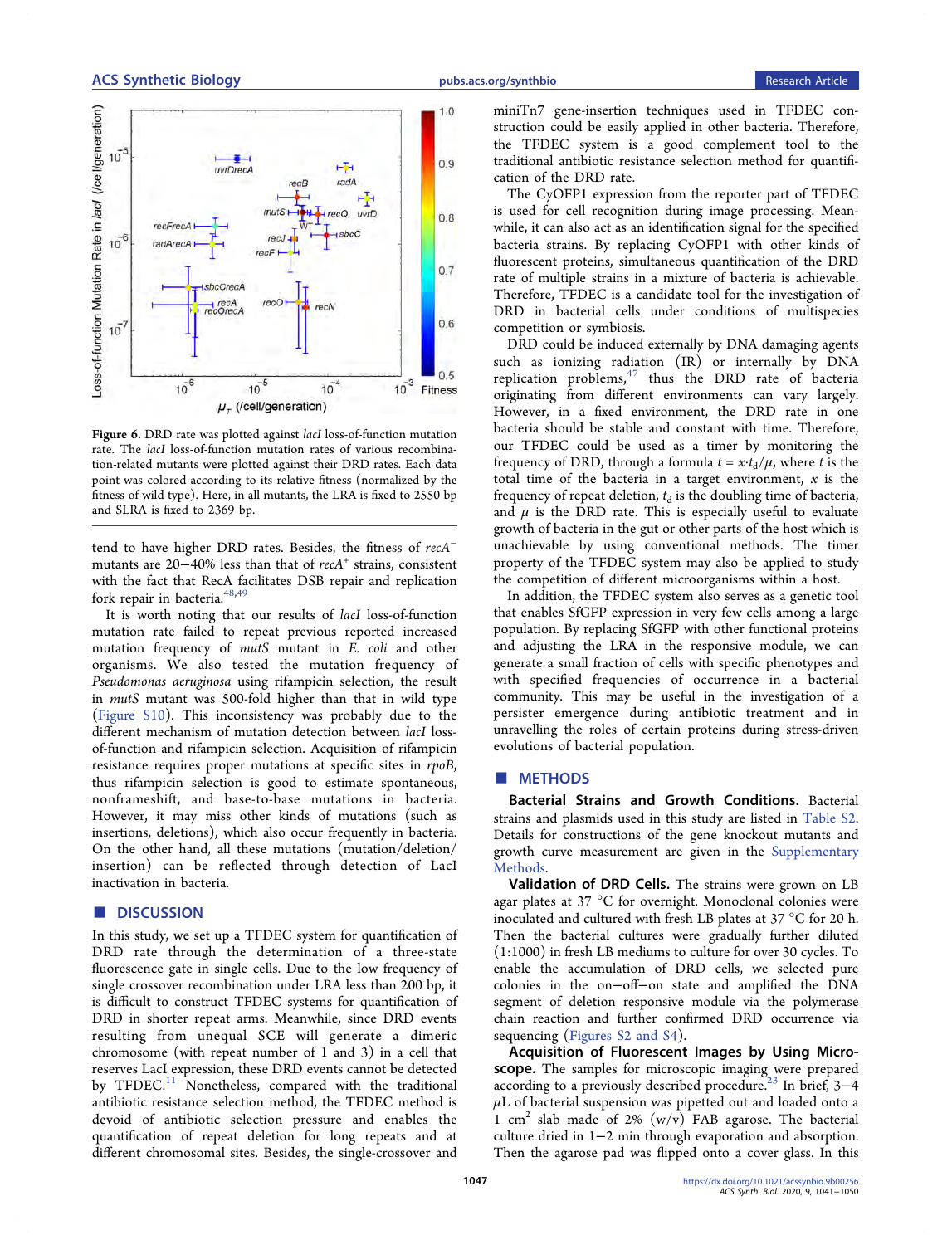<span id="page-7-0"></span>way, bacterial cells were sandwiched between the agarose slab and the cover glass. A spinning-disk confocal microscope (Revolution Andor) equipped with a  $100\times$  oil objective and an EMCCD camera (iXon 897i Andor) was used to continuously record the fluorescence-labeled bacteria spread over 400 image-fields, where over  $10<sup>5</sup>$  cells were imaged in each sample. For recA mutants whose DRD rates are significantly less than  $10^{-5}$  /cell/generation, the recorded number was increased to more than  $3 \times 10^5$  to reduce the stochastic noise. The SfGFP, CyOFP1, or mScarletI were excited using 488, 488, or 561 nm laser, respectively, and imaged with three emission channels (524, 607, or 607 nm).

Imaging Processing and Data Analysis. The 14 bit fluorescent images of SfGFP, CyOFP1, and mScarlet1 were analyzed using a homemade algorithm coded by MATLAB. Specifically, cell mask images were determined from CyOFP1 images through two times of Gaussian blur and one time of edge filtering, before cutting off with a threshold intensity. Holes of the resulting binary images were filled using the MATLAB's "imfill" function.

To determine the frequency of DRD or lacI loss-of-function mutation in one sample, mask images generated from SfGFP images (in which cells were separately distributed because of the low frequency of DRD and lacI loss-of-function mutation) were used to determine the number of cells with high level of SfGFP expression. Then, the number of repeat deletion cells  $(N_{\text{del}})$  or *lacI* loss-of-function mutation cells  $(N_{\text{m}})$  were determined according to the mScarletI intensity in corresponding SfGFP-expressed cells. The total cell number in the CyOFP1 images ( $N_{\text{all}}$ ) was estimated by  $N_{\text{all}} \approx A_{\text{all}}/A_{\text{mean,cell}}$  in which  $A_{all}$  was the total area occupied by all bacterial cells in the mask image,  $A_{mean,cell}$  was the mean area occupied by a single cell. The frequency of the DRD cells and lacI loss-offunction mutation cells was calculated by  $N_{\text{del}}/N_{\text{all}}$  or  $N_{\text{m}}/N_{\text{all}}$ .

For the drawing of the 2-D single-cell fluorescence graphs shown in [Figure 2B](#page-2-0) or [Figure 5A](#page-5-0), large cell clusters from CyOFP1 mask images in which single cells were hardly resolved ([Figure S6B](http://pubs.acs.org/doi/suppl/10.1021/acssynbio.9b00256/suppl_file/sb9b00256_si_001.pdf)) were skipped (according to the occupied area in the mask image). The resulting mask images were mapped to the corresponding SfGFP and mScarletI images, respectively, single cell intensities of SfGFP and mScarletI were extracted using the MATLAB's "regionprops" function. Data points from three parallel experiments were combined to generate one 2-D graph.

The fluorescence crosstalks between SfGFP, CyOFP1, and mScarletI were corrected through separate imaging of the purified fluorescent proteins.

More information for the determination of the threshold mScarletI intensity is included in the [Supplementary Methods](http://pubs.acs.org/doi/suppl/10.1021/acssynbio.9b00256/suppl_file/sb9b00256_si_001.pdf).

Calculation for DRD Rate and lacl Loss-of-Function Mutation Rate. The DRD rate was quantified through modification of a previously described method.<sup>[50](#page-9-0)</sup> We assumed that the dynamics of the DRD cells in the population followed the differential equation as below,

$$
\frac{dx}{dt} = f_1 x + \mu (1 - x) - \varphi x \tag{1}
$$

where x is the frequency of DRD cells,  $(1 - x)$  is the frequency of non-DRD cells.  $f_1$  or  $f_2$  represents the fitness of deletion or nondeletion cells,  $\mu$  is the DRD rate, and  $\varphi = f_1x + f_2(1 - x)$  is the average fitness of the entire population. And  $f_1x - \varphi x$  is the frequency change of DRD cells caused by the difference of growth rate between deletion cells and non-DRD cells,  $\mu(1 -$ 

 $x$ ) is the frequency increase of DRD cells due to the transformation of non-DRD cells to DRD cells. The solution of eq 1 with the initial condition  $x(t = 0) = 0$  (according to the fact that we grew the large colonies from one single nondeletion cell) is

$$
x(t) = \frac{\mu}{f_1 - \varphi - \mu} (e^{(f_1 - \varphi - \mu)t} - 1)
$$
\n(2)

At the condition  $f_1 = f_2$ , the solution of  $x(t)$  can be further simplified to  $x(t) = 1 - e^{-\mu t}$ . In the limited condition of  $\mu t \ll$ 1, one can estimate that

$$
x(t) \approx \mu t \tag{3}
$$

According to previous study by Bzymek et al., $^{11}$  $^{11}$  $^{11}$  occurrence of repeat deletion is strongly dependent on DNA replication. Thus, DRD rate is constant when normalized with generation number, rather than with growth time. Equation 3 is applicable when the bacterial growth rate is constant. In most cases in which bacterial growth rate changes with the culture time, the formula could be written as  $x(n) \approx \mu_T \cdot n$ , where *n* is the average doubling generations that can be estimated by counting the total populations of bacteria,  $x$  can be directly obtained by the number ratio of deletion cells to total recorded cells. The nonsignificant DRD rates were obtained for P. aeruginosa under different growth conditions with varied bacterial growth rates [\(Figure S11\)](http://pubs.acs.org/doi/suppl/10.1021/acssynbio.9b00256/suppl_file/sb9b00256_si_001.pdf), indicating it is reasonable to normalize DRD frequency with generation number.

Also, the lacI loss-of-function mutation rate was estimated in a similar way as the DRD rate calculation:  $x_m(n) \approx \mu_m \cdot n$ , where  $x_m$  is the frequency of mutation events and  $\mu_m$  is the rate of lacI loss-of-function mutation.

# ■ ASSOCIATED CONTENT

#### **9** Supporting Information

The Supporting Information is available free of charge at [https://pubs.acs.org/doi/10.1021/acssynbio.9b00256](https://pubs.acs.org/doi/10.1021/acssynbio.9b00256?goto=supporting-info).

Additional methods, bacterial strains, and growth conditions, cut-off threshold, growth curve measurement; mutations frequency; additional tables and figures ([PDF](http://pubs.acs.org/doi/suppl/10.1021/acssynbio.9b00256/suppl_file/sb9b00256_si_001.pdf))

# ■ AUTHOR INFORMATION

#### Corresponding Authors

- Fan Jin <sup>−</sup> Institute of Synthetic Biology, Shenzhen Institutes of Advanced Technology, Chinese Academy of Sciences; Shenzhen Institute of Synthetic Biology, Shenzhen Institutes of Advanced Technology, Chinese Academy of Sciences, Shenzhen 518055, P. R. China; Hefei National Laboratory for Physical Sciences at the Microscale, University of Science and Technology of China, Hefei 230026, P. R. China; Orcid.org/0000-0003-2313-[0388](http://orcid.org/0000-0003-2313-0388); Phone: +86-551-6360-6925; Email: [fjinustc@](mailto:fjinustc@ustc.edu.cn) [ustc.edu.cn](mailto:fjinustc@ustc.edu.cn); Fax: +86-551-6360-6743
- Guang Yang − Department of Biomedical Engineering, College of Life Science and Technology, Huazhong University of Science and Technology, Wuhan 430074, P. R. China;  $\bullet$  [orcid.org/](http://orcid.org/0000-0001-9198-3556) [0000-0001-9198-3556](http://orcid.org/0000-0001-9198-3556); Phone: +86-27-8779-3523;

Email: [yang\\_sunny@yahoo.com](mailto:yang_sunny@yahoo.com); Fax: +86-27-8779-2265 Lei Ni <sup>−</sup> Institute of Synthetic Biology, Shenzhen Institutes of

Advanced Technology, Chinese Academy of Sciences; Shenzhen Institute of Synthetic Biology, Shenzhen Institutes of Advanced Technology, Chinese Academy of Sciences, Shenzhen 518055, P. R. China; Hefei National Laboratory for Physical Sciences at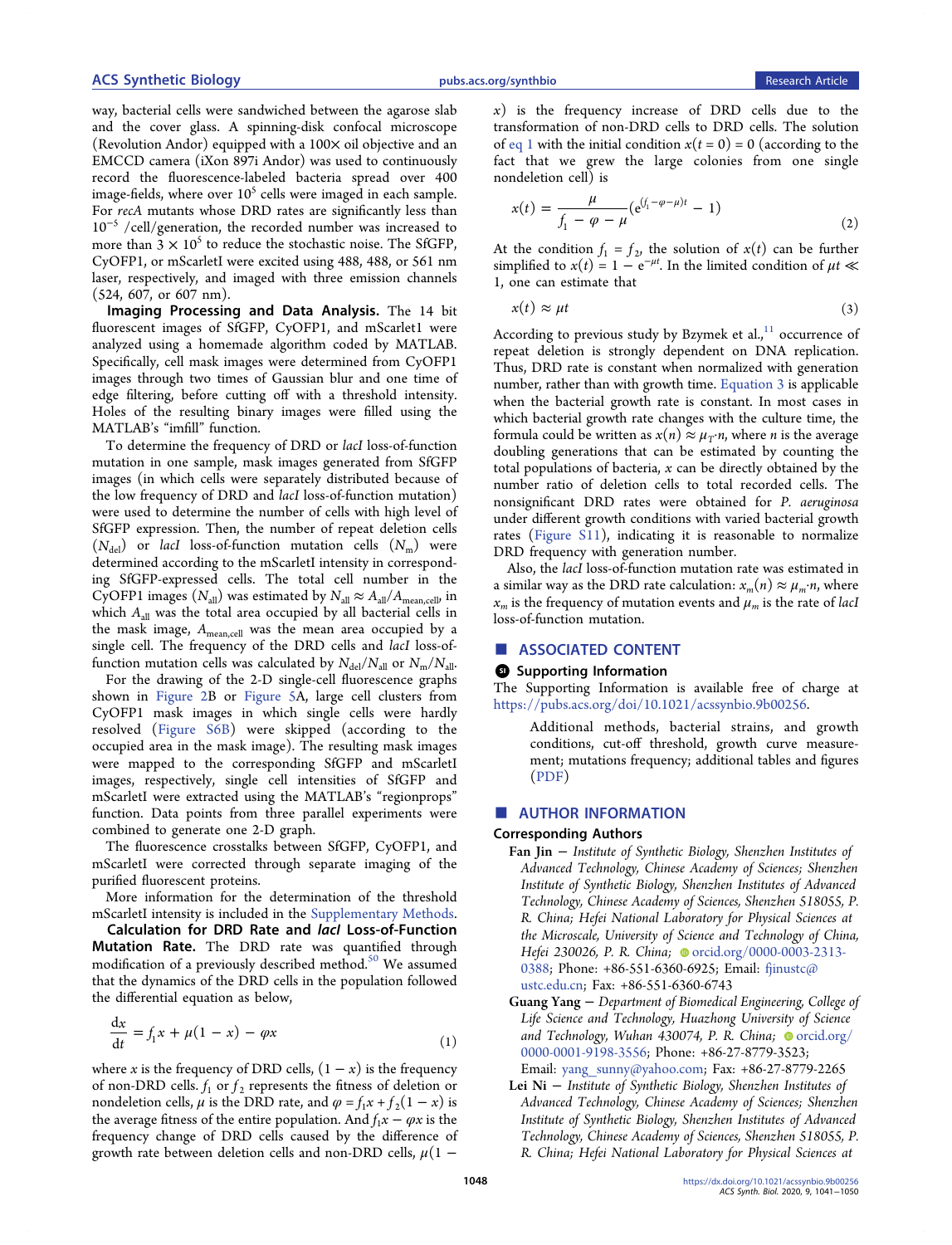<span id="page-8-0"></span>the Microscale, University of Science and Technology of China, Hefei 230026, P. R. China; Phone: +86-551-6360-6925; Email: [nilei@mail.ustc.edu.cn;](mailto:nilei@mail.ustc.edu.cn) Fax: +86-551-6360-6743

### Authors

- Yajia Huang <sup>−</sup> Department of Biomedical Engineering, College of Life Science and Technology, Huazhong University of Science and Technology, Wuhan 430074, P. R. China; Institute of Synthetic Biology, Shenzhen Institutes of Advanced Technology, Chinese Academy of Sciences; Shenzhen Institute of Synthetic Biology, Shenzhen Institutes of Advanced Technology, Chinese Academy of Sciences, Shenzhen 518055, P. R. China
- Shuai Yang <sup>−</sup> Institute of Synthetic Biology, Shenzhen Institutes of Advanced Technology, Chinese Academy of Sciences; Shenzhen Institute of Synthetic Biology, Shenzhen Institutes of Advanced Technology, Chinese Academy of Sciences, Shenzhen 518055, P. R. China; Hefei National Laboratory for Physical Sciences at the Microscale, University of Science and Technology of China, Hefei 230026, P. R. China; [orcid.org/0000-0001-](http://orcid.org/0000-0001-8325-4994) [8325-4994](http://orcid.org/0000-0001-8325-4994)
- Wenhui Chen − Hefei National Laboratory for Physical Sciences at the Microscale, University of Science and Technology of China, Hefei 230026, P. R. China
- Feixuan Li − Hefei National Laboratory for Physical Sciences at the Microscale, University of Science and Technology of China, Hefei 230026, P. R. China
- Aiguo Xia <sup>−</sup> Institute of Synthetic Biology, Shenzhen Institutes of Advanced Technology, Chinese Academy of Sciences; Shenzhen Institute of Synthetic Biology, Shenzhen Institutes of Advanced Technology, Chinese Academy of Sciences, Shenzhen 518055, P. R. China; Hefei National Laboratory for Physical Sciences at the Microscale, University of Science and Technology of China, Hefei 230026, P. R. China

Complete contact information is available at: [https://pubs.acs.org/10.1021/acssynbio.9b00256](https://pubs.acs.org/doi/10.1021/acssynbio.9b00256?ref=pdf)

#### Author Contributions

L.N. and F.J. conceived the project. Y.H., S.Y., W.C., F.L., and A.X. performed the experiments. Y.H., L.N., F.J., and G.Y. contributed jointly to data interpretation and manuscript preparation. All authors reviewed the manuscript.

#### Notes

The authors declare no competing financial interest.

## ■ ACKNOWLEDGMENTS

This work was supported by the National Key Research and Development Program of China (2018YFA0902700), the National Natural Science Foundation of China (31700087, 21774117 and 31700745). The Fundamental Research Funds for the Central Universities (WK3450000003) also supported this work, in which Yajia Huang and Guang Yang were supported by the National Natural Science Foundation of China (31270150 and 21774039).

#### ■ REFERENCES

(1) Subramanian, S., Mishra, R. K., and Singh, L. (2003[\) Genome](https://dx.doi.org/10.1186/gb-2003-4-2-r13)[wide analysis of microsatellite repeats in humans: their abundance and](https://dx.doi.org/10.1186/gb-2003-4-2-r13) [density in specific genomic regions.](https://dx.doi.org/10.1186/gb-2003-4-2-r13) Genome Biol. 4, R13.

(2) Oliveira, P. H., Prather, K. J., Prazeres, D. M., and Monteiro, G. A. (2010[\) Analysis of DNA repeats in bacterial plasmids reveals the](https://dx.doi.org/10.1007/s00253-010-2671-7) [potential for recurrent instability events.](https://dx.doi.org/10.1007/s00253-010-2671-7) Appl. Microbiol. Biotechnol. 87, 2157−2167.

(3) Hannan, A. J. (2018[\) Tandem repeats mediating genetic](https://dx.doi.org/10.1038/nrg.2017.115) [plasticity in health and disease.](https://dx.doi.org/10.1038/nrg.2017.115) Nat. Rev. Genet. 19, 286−298.

(4) Padeken, J., Zeller, P., and Gasser, S. M. (2015[\) Repeat DNA in](https://dx.doi.org/10.1016/j.gde.2015.03.009) [genome organization and stability.](https://dx.doi.org/10.1016/j.gde.2015.03.009) Curr. Opin. Genet. Dev. 31, 12−19.

(5) Puopolo, K. M., Hollingshead, S. K., Carey, V. J., and Madoff, L. C. (2001[\) Tandem repeat deletion in the alpha C protein of group B](https://dx.doi.org/10.1128/IAI.69.8.5037-5045.2001) [streptococcus is recA independent.](https://dx.doi.org/10.1128/IAI.69.8.5037-5045.2001) Infect. Immun. 69, 5037−5045.

(6) Vinces, M. D., Legendre, M., Caldara, M., Hagihara, M., and Verstrepen, K. J. (2009) [Unstable Tandem Repeats in Promoters](https://dx.doi.org/10.1126/science.1170097) [Confer Transcriptional Evolvability.](https://dx.doi.org/10.1126/science.1170097) Science 324, 1213.

(7) Goldfless, S. J., Morag, A. S., Belisle, K. A., Sutera, V. A., Jr., and Lovett, S. T. (2006[\) DNA repeat rearrangements mediated by DnaK](https://dx.doi.org/10.1016/j.molcel.2006.01.025)[dependent replication fork repair.](https://dx.doi.org/10.1016/j.molcel.2006.01.025) Mol. Cell 21, 595−604.

(8) Michel, B., Flores, M.-J., Viguera, E., Grompone, G., Seigneur, M., and Bidnenko, V. (2001[\) Rescue of arrested replication forks by](https://dx.doi.org/10.1073/pnas.111008798) [homologous recombination.](https://dx.doi.org/10.1073/pnas.111008798) Proc. Natl. Acad. Sci. U. S. A. 98, 8181.

(9) Mazin, A. V., Kuzminov, A. V., Dianov, G. L., and Salganik, R. I. (1991[\) Mechanisms of deletion formation in Escherichin coli](https://dx.doi.org/10.1007/BF00282467) [plasmids.](https://dx.doi.org/10.1007/BF00282467) Mol. Gen. Genet. 228, 209−214.

(10) Dianov, G. L., Kuzminov, A. V., Mazin, A. V., and Salganik, R. I. (1991) [Molecular mechanisms of deletion formation in Escherichia](https://dx.doi.org/10.1007/BF00282460) [coli plasmids.](https://dx.doi.org/10.1007/BF00282460) Mol. Gen. Genet. 228, 153−159.

(11) Bzymek, M., and Lovett, S. T. (2001) [Instability of repetitive](https://dx.doi.org/10.1073/pnas.111008398) [DNA sequences: The role of replication in multiple mechanisms.](https://dx.doi.org/10.1073/pnas.111008398) Proc. Natl. Acad. Sci. U. S. A. 98, 8319.

(12) Lovett, S. T., Gluckman, T. J., Simon, P. J., Sutera, V. A., and Drapkin, P. T. (1994) [Recombination between repeats in Escherichia](https://dx.doi.org/10.1007/BF00290109) [coli by a recA-independent, proximity-sensitive mechanism.](https://dx.doi.org/10.1007/BF00290109) Mol. Gen. Genet. 245, 294−300.

(13) Ithurbide, S., Bentchikou, E., Coste, G., Bost, B., Servant, P., and Sommer, S. (2015) [Single Strand Annealing Plays a Major Role in](https://dx.doi.org/10.1371/journal.pgen.1005636) [RecA-Independent Recombination between Repeated Sequences in](https://dx.doi.org/10.1371/journal.pgen.1005636) [the Radioresistant Deinococcus radiodurans Bacterium.](https://dx.doi.org/10.1371/journal.pgen.1005636) PLoS Genet. 11, e1005636.

(14) Brophy, J. A., and Voigt, C. A. (2014[\) Principles of genetic](https://dx.doi.org/10.1038/nmeth.2926) [circuit design.](https://dx.doi.org/10.1038/nmeth.2926) Nat. Methods 11, 508−520.

(15) Wang, B., and Buck, M. (2012[\) Customizing cell signaling](https://dx.doi.org/10.1016/j.tim.2012.05.001) [using engineered genetic logic circuits.](https://dx.doi.org/10.1016/j.tim.2012.05.001) Trends Microbiol. 20, 376−384. (16) Anderson, J. C., Clarke, E. J., Arkin, A. P., and Voigt, C. A. (2006[\) Environmentally controlled invasion of cancer cells by](https://dx.doi.org/10.1016/j.jmb.2005.10.076) [engineered bacteria.](https://dx.doi.org/10.1016/j.jmb.2005.10.076) J. Mol. Biol. 355, 619−627.

(17) Friedland, A. E., Lu, T. K., Wang, X., Shi, D., Church, G., and Collins, J. J. (2009[\) Synthetic gene networks that count.](https://dx.doi.org/10.1126/science.1172005) Science 324, 1199−1202.

(18) Gardner, T. S., Cantor, C. R., and Collins, J. J. (2000) [Construction of a genetic toggle switch in Escherichia coli.](https://dx.doi.org/10.1038/35002131) Nature 403, 339−342.

(19) Saeidi, N., Wong, C. K., Lo, T. M., Nguyen, H. X., Ling, H., Leong, S. S., Poh, C. L., and Chang, M. W. (2011) [Engineering](https://dx.doi.org/10.1038/msb.2011.55) [microbes to sense and eradicate Pseudomonas aeruginosa, a human](https://dx.doi.org/10.1038/msb.2011.55) [pathogen.](https://dx.doi.org/10.1038/msb.2011.55) Mol. Syst. Biol. 7, 521.

(20) Uriu, K. (2016[\) Genetic oscillators in development.](https://dx.doi.org/10.1111/dgd.12262) Dev., Growth Differ. 58, 16−30.

(21) Windgassen, M., Urban, A., and Jaeger, K.-E. (2000[\) Rapid](https://dx.doi.org/10.1111/j.1574-6968.2000.tb09424.x) [gene inactivation in Pseudomonas aeruginosa.](https://dx.doi.org/10.1111/j.1574-6968.2000.tb09424.x) FEMS Microbiol. Lett. 193, 201−205.

(22) Choi, K. H., and Schweizer, H. P. (2006[\) mini-Tn7 insertion in](https://dx.doi.org/10.1038/nprot.2006.24) [bacteria with single attTn7 sites: example Pseudomonas aeruginosa.](https://dx.doi.org/10.1038/nprot.2006.24) Nat. Protoc. 1, 153−161.

(23) Xia, A., Han, J., Jin, Z., Ni, L., Yang, S., and Jin, F. (2018[\) Dual-](https://dx.doi.org/10.1021/acsinfecdis.8b00129)[Color Fluorescent Timer Enables Detection of Growth-Arrested](https://dx.doi.org/10.1021/acsinfecdis.8b00129) [Pathogenic Bacterium.](https://dx.doi.org/10.1021/acsinfecdis.8b00129) ACS Infect. Dis. 4, 1666−1670.

(24) Cirz, R. T., O'Neill, B. M., Hammond, J. A., Head, S. R., and Romesberg, F. E. (2006) [Defining the Pseudomonas aeruginosa SOS](https://dx.doi.org/10.1128/JB.00807-06) [response and its role in the global response to the antibiotic](https://dx.doi.org/10.1128/JB.00807-06) [ciprofloxacin.](https://dx.doi.org/10.1128/JB.00807-06) J. Bacteriol. 188, 7101−7110.

(25) Michel, B., Sinha, A. K., and Leach, D. R. F. (2018[\) Replication](https://dx.doi.org/10.1128/MMBR.00013-18) [fork breakage and restart in Escherichia coli.](https://dx.doi.org/10.1128/MMBR.00013-18) Microbiol. Mol. Biol. Rev. 82, e00013−00018.